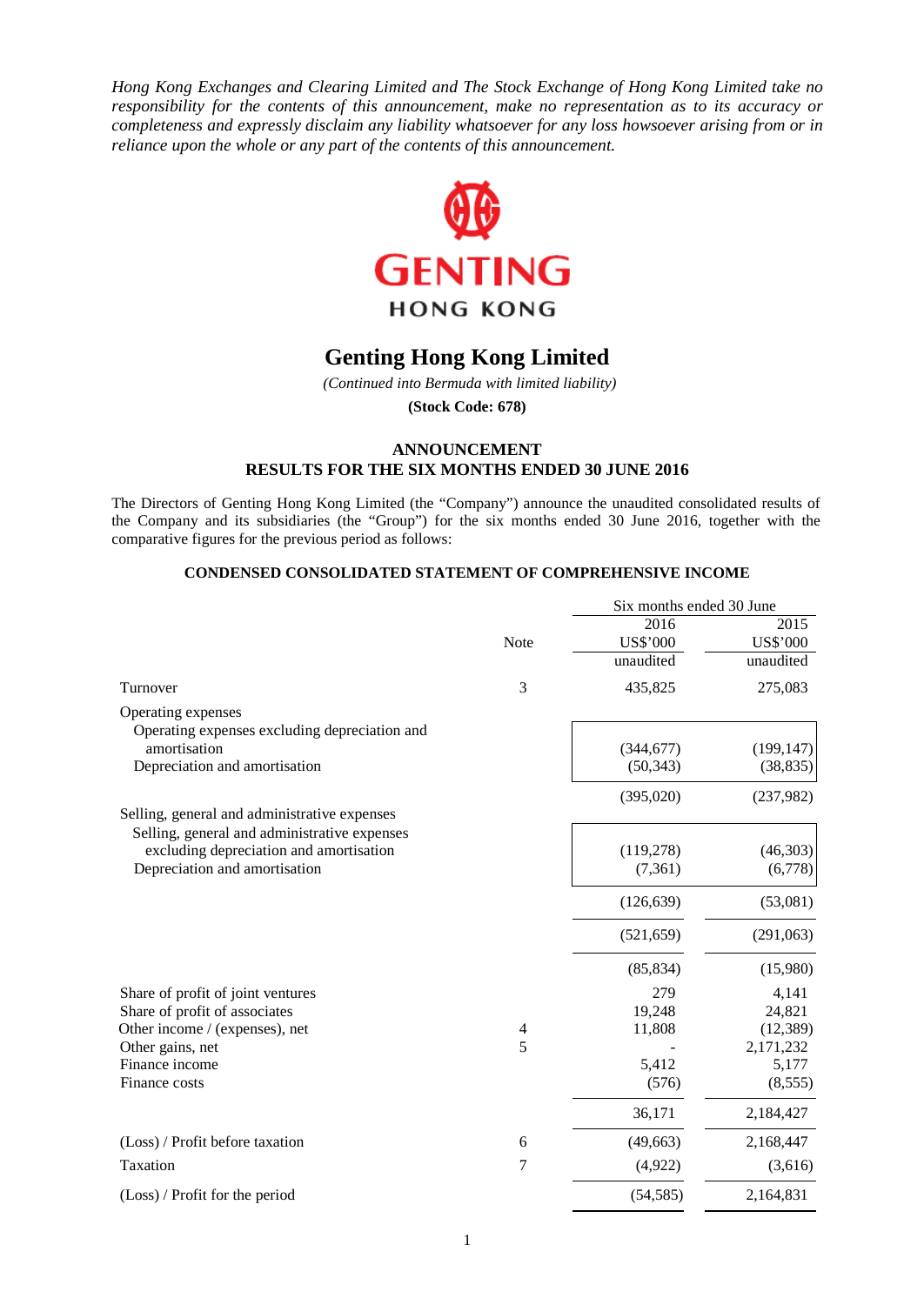## **CONDENSED CONSOLIDATED STATEMENT OF COMPREHENSIVE INCOME (CONTINUED)**

|                                                                         |      | Six months ended 30 June |           |
|-------------------------------------------------------------------------|------|--------------------------|-----------|
|                                                                         |      | 2016                     | 2015      |
|                                                                         | Note | US\$'000                 | US\$'000  |
|                                                                         |      | unaudited                | unaudited |
| (Loss) / Profit for the period                                          |      | (54, 585)                | 2,164,831 |
| Other comprehensive (loss) / income:                                    |      |                          |           |
| Items that may be reclassified to profit or loss:                       |      |                          |           |
| Foreign currency translation differences                                |      | (2,038)                  | (2,938)   |
| Fair value gain on derivative financial instruments                     |      | 462                      | 1,620     |
| Fair value (loss) / gain on available-for-sale investments              |      | (463, 101)               | 72,522    |
| Cash flow hedges transferred to profit or loss                          |      |                          | 8,618     |
| Share of other comprehensive income of an associate                     |      | 212                      | 16,658    |
| Release of reserves upon disposal of equity interest in an<br>associate |      |                          | 29,191    |
| Other comprehensive (loss) / income for the period                      |      | (464, 465)               | 125,671   |
| Total comprehensive (loss) / income for the period                      |      | (519,050)                | 2,290,502 |
| (Loss) / Profit attributable to:                                        |      |                          |           |
| Equity owners of the Company                                            |      | (53, 639)                | 2,165,033 |
| Non-controlling interests                                               |      | (946)                    | (202)     |
|                                                                         |      | (54, 585)                | 2,164,831 |
| Total comprehensive (loss) / income attributable to:                    |      |                          |           |
| Equity owners of the Company                                            |      | (518, 104)               | 2,290,704 |
| Non-controlling interests                                               |      | (946)                    | (202)     |
|                                                                         |      | (519,050)                | 2,290,502 |
| (Loss) / Earnings per share attributable to                             |      |                          |           |
| equity owners of the Company                                            | 8    |                          |           |
|                                                                         |      |                          |           |
| - Basic (US cents)                                                      |      | (0.63)                   | 26.77     |
| - Diluted (US cents)                                                    |      | (0.63)                   | 26.76     |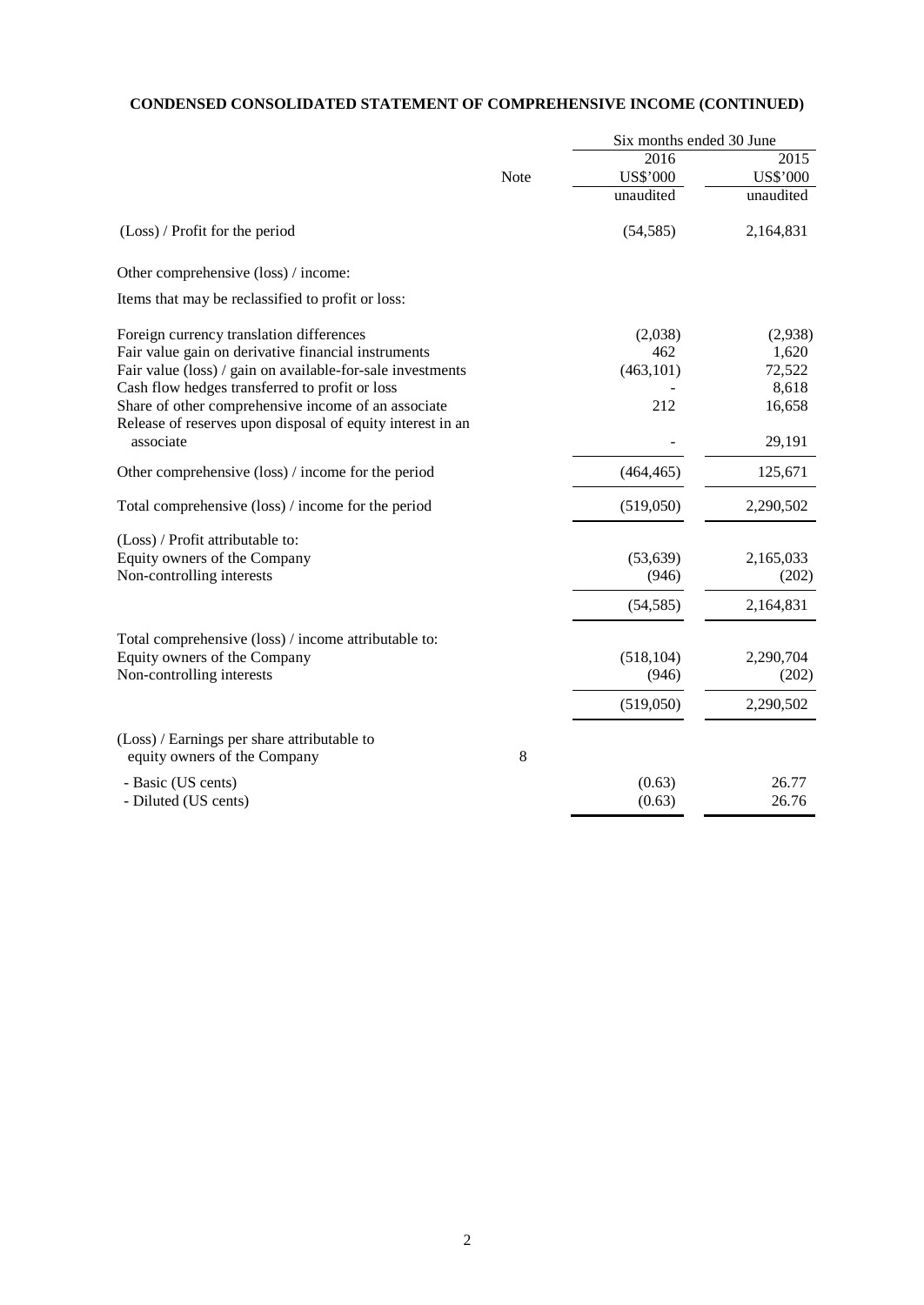## **CONDENSED CONSOLIDATED STATEMENT OF FINANCIAL POSITION**

|                                        |      | As at     |             |
|----------------------------------------|------|-----------|-------------|
|                                        |      | 30 June   | 31 December |
|                                        |      | 2016      | 2015        |
|                                        | Note | US\$'000  | US\$'000    |
|                                        |      | unaudited | audited     |
| <b>ASSETS</b>                          |      |           |             |
| NON-CURRENT ASSETS                     |      |           |             |
| Property, plant and equipment          |      | 2,272,050 | 1,978,555   |
| Land use right                         |      | 3,894     | 4,040       |
| Intangible assets                      |      | 82,767    | 52,372      |
| Interests in joint ventures            |      | 6,409     | 6,942       |
| Interests in associates                |      | 556,113   | 542,319     |
| Deferred tax assets                    |      | 135       | 761         |
| Available-for-sale investments         |      | 11,158    | 207,530     |
| Other assets and receivables           |      | 18,115    | 23,918      |
|                                        |      | 2,950,641 | 2,816,437   |
| <b>CURRENT ASSETS</b>                  |      |           |             |
| Properties under development           |      | 29,066    | 20,393      |
| Inventories                            |      | 61,280    | 52,553      |
| Trade receivables                      | 9    | 51,098    | 51,257      |
| Prepaid expenses and other receivables |      | 205,097   | 126,192     |
| Available-for-sale investments         |      | 1,224,601 | 1,488,341   |
| Amounts due from related companies     |      | 1,848     | 1,752       |
| Restricted cash                        |      | 172,055   | 173,035     |
| Cash and cash equivalents              |      | 1,284,171 | 1,778,745   |
|                                        |      | 3,029,216 | 3,692,268   |
| <b>TOTAL ASSETS</b>                    |      | 5,979,857 | 6,508,705   |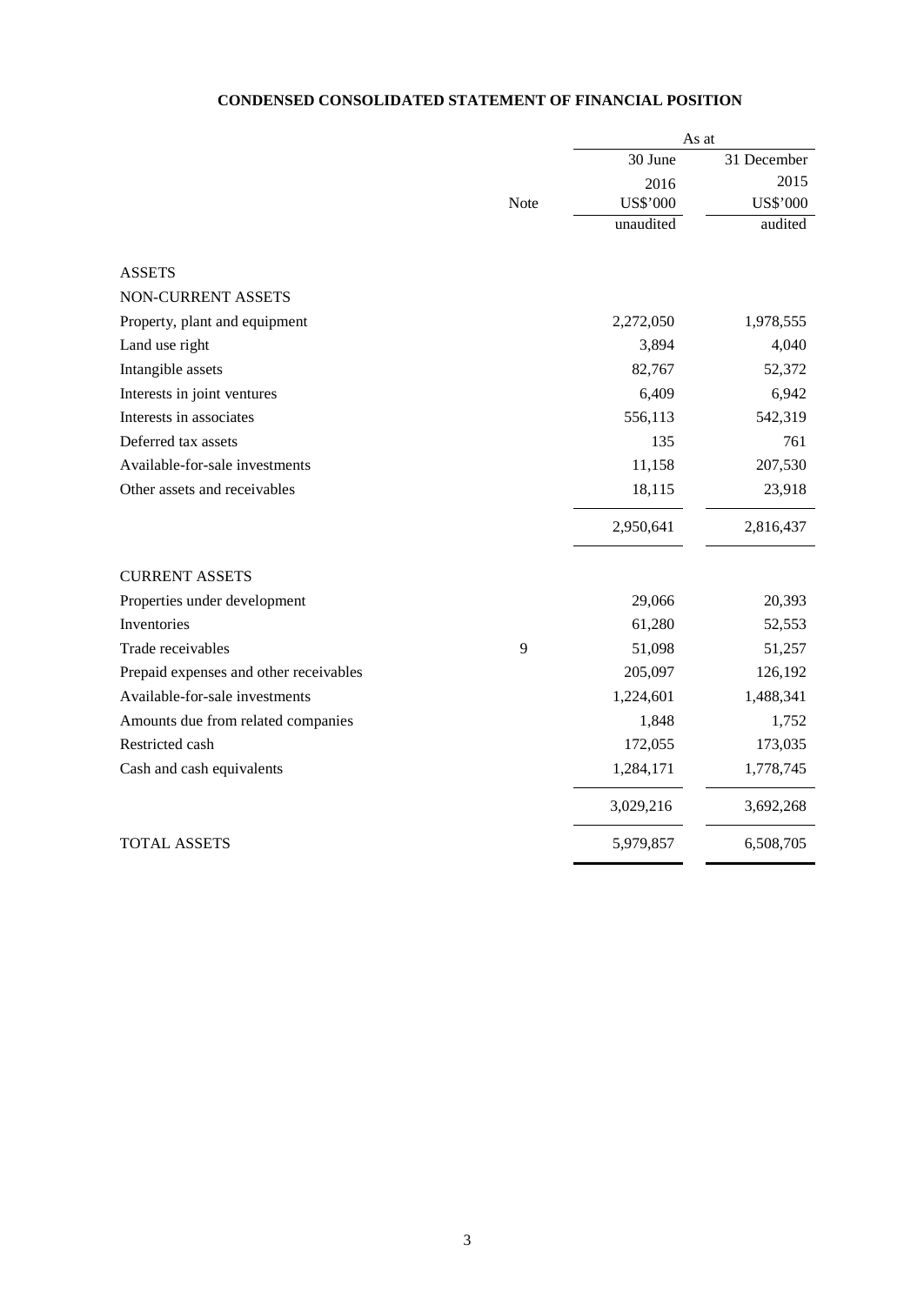## **CONDENSED CONSOLIDATED STATEMENT OF FINANCIAL POSITION (CONTINUED)**

|                                            |      | As at      |             |
|--------------------------------------------|------|------------|-------------|
|                                            |      | 30 June    | 31 December |
|                                            |      | 2016       | 2015        |
|                                            | Note | US\$'000   | US\$'000    |
|                                            |      | unaudited  | audited     |
| <b>EQUITY</b>                              |      |            |             |
| Capital and reserves attributable to the   |      |            |             |
| equity owners of the Company               |      |            |             |
| Share capital                              |      | 848,249    | 848,249     |
| Reserves:                                  |      |            |             |
| Share premium                              |      | 41,634     | 41,634      |
| Contributed surplus                        |      | 936,823    | 936,823     |
| Additional paid-in capital                 |      | 111,856    | 111,644     |
| Foreign currency translation adjustments   |      | (95, 822)  | (93, 784)   |
| Available-for-sale investments reserve     |      | (244, 837) | 218,264     |
| Cash flow hedge reserve                    |      | (2,547)    | (3,009)     |
| Retained earnings                          |      | 3,347,121  | 3,400,760   |
|                                            |      |            |             |
|                                            |      | 4,942,477  | 5,460,581   |
| Non-controlling interests                  |      | 38,919     | 39,865      |
| <b>TOTAL EQUITY</b>                        |      | 4,981,396  | 5,500,446   |
| <b>LIABILITIES</b>                         |      |            |             |
| NON-CURRENT LIABILITIES                    |      |            |             |
| Loans and borrowings                       |      | 404,746    | 444,150     |
| Deferred tax liabilities                   |      | 17,142     | 14,913      |
| Retirement benefit obligations             |      | 8,564      | 7,906       |
| Advance ticket sales                       |      | 25,434     |             |
|                                            |      | 455,886    | 466,969     |
| <b>CURRENT LIABILITIES</b>                 |      |            |             |
| Trade payables                             | 10   | 67,749     | 68,284      |
| Current income tax liabilities             |      | 6,037      | 7,527       |
| Provisions, accruals and other liabilities |      | 158,770    | 169,368     |
| Current portion of loans and borrowings    |      | 86,295     | 87,160      |
| Derivative financial instruments           |      | 2,547      | 3,009       |
| Amounts due to related companies           |      | 4,342      | 571         |
| Advance ticket sales                       |      | 216,835    | 205,371     |
|                                            |      | 542,575    | 541,290     |
| <b>TOTAL LIABILITIES</b>                   |      | 998,461    | 1,008,259   |
| TOTAL EQUITY AND LIABILITIES               |      | 5,979,857  | 6,508,705   |
| NET CURRENT ASSETS                         |      | 2,486,641  | 3,150,978   |
| TOTAL ASSETS LESS CURRENT LIABILITIES      |      | 5,437,282  | 5,967,415   |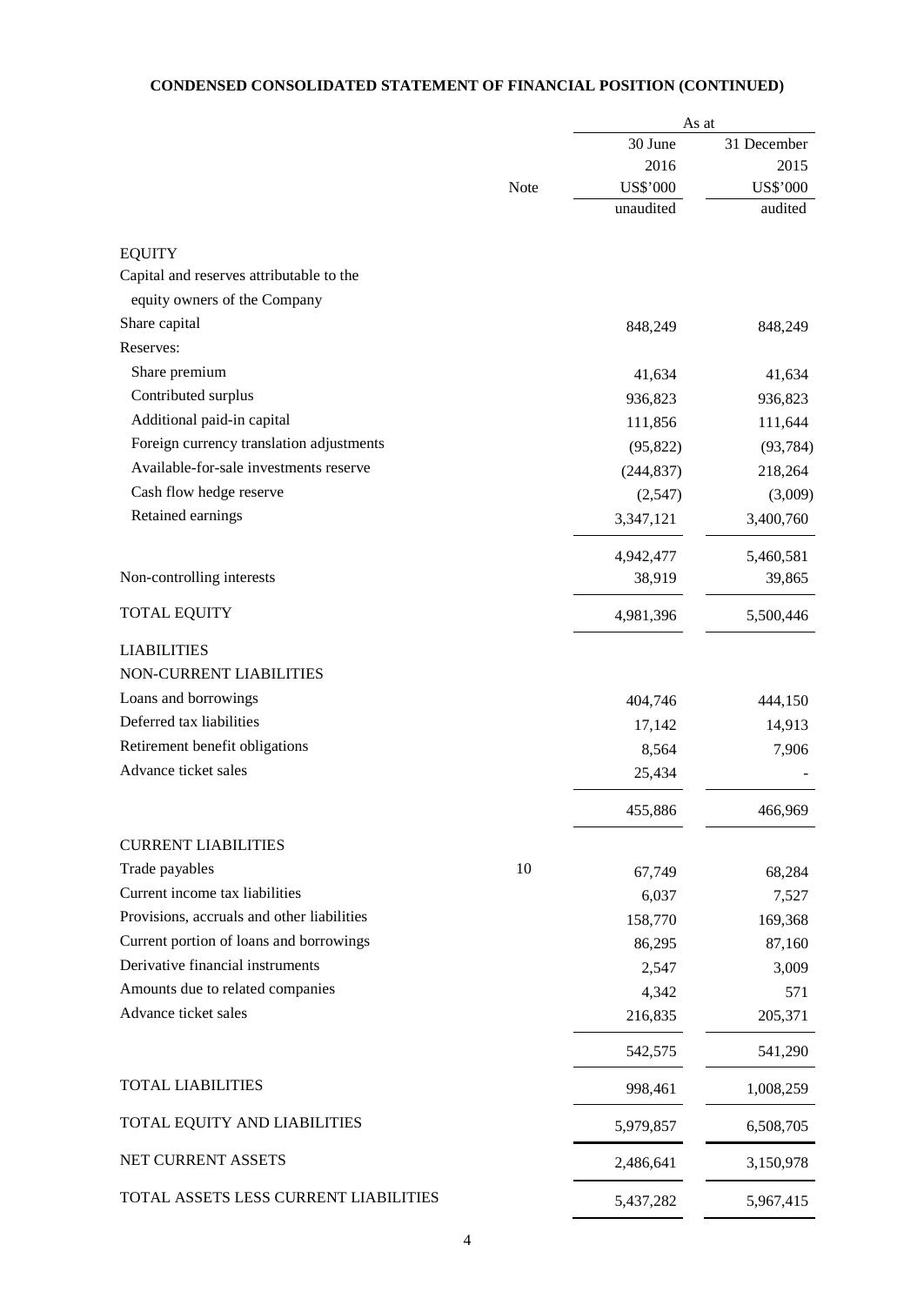#### **NOTES TO THE UNAUDITED CONDENSED CONSOLIDATED INTERIM FINANCIAL INFORMATION**

1. General Information

Genting Hong Kong Limited (the "Company") is an exempted company continued into Bermuda with limited liability and the shares of the Company are primary listed on the Main Board of The Stock Exchange of Hong Kong Limited (the "Stock Exchange") and secondary listed on the Main Board of the Singapore Exchange Securities Trading Limited. The registered office of the Company is situated at Canon's Court, 22 Victoria Street, Hamilton HM 12, Bermuda.

The principal activity of the Company is investment holding. The Company's subsidiaries are principally engaged in the business of cruise and cruise-related operations and leisure, entertainment and hospitality activities.

This unaudited condensed consolidated interim financial information has been approved for issue by the Board of Directors on 23 August 2016.

On 24 April 2016, the Group completed the acquisition of assets for the construction of cruise ships and real estate properties of three shipyards in Germany located respectively in Wismar, Warnemünde and Stralsund, from an independent third party for an aggregate consideration of EUR230.6 million (equivalent to approximately US\$260.6 million). The acquisition was accounted for as a business combination in accordance with the requirements of Hong Kong Financial Reporting Standards ("HKFRS") 3 (Revised), "Business Combinations".

2. Principal Accounting Policies and Basis of Preparation

The unaudited condensed consolidated interim financial information of the Group has been prepared in accordance with Hong Kong Accounting Standard ("HKAS") 34 "Interim Financial Reporting" issued by the Hong Kong Institute of Certified Public Accountants and Appendix 16 of the Rules Governing the Listing of Securities on the Stock Exchange (the "Listing Rules").

The preparation of the unaudited condensed consolidated interim financial information requires management to make estimates and assumptions that affect the reported amounts of assets and liabilities and disclosure of contingent assets and liabilities at the end of the reporting period and the reported amounts of revenues and expenses during the reporting period. Actual results could differ from those estimates. The unaudited condensed consolidated interim financial information is prepared under the historical cost convention, as modified by the revaluations of available-for-sale financial assets, financial assets and financial liabilities (including derivative financial instruments) at fair value through profit or loss, and retirement benefit assets which are carried at fair value. In preparing this unaudited condensed consolidated interim financial information, the significant judgements made by management in applying the Group's accounting policies and the key sources of estimation uncertainty were the same as those that applied to the consolidated financial statements of the Group for the year ended 31 December 2015.

The Group's operations are seasonal and results for interim periods are not necessarily indicative of the results for the entire financial year. This announcement should be read where relevant, in conjunction with the annual financial statements of the Group for the year ended 31 December 2015 which have been prepared in accordance with HKFRS.

The accounting policies and methods of computation used in the preparation of this unaudited condensed consolidated interim financial information are consistent with those used in the annual financial statements for the year ended 31 December 2015, except that the Group has adopted the following amendments to HKFRSs that are first effective for the current accounting period of the Group and the Company:

- (i) HKAS 16 and HKAS 38 (Amendments), "Clarification of acceptable methods of depreciation and amortisation" (effective from 1 January 2016). The amendments clarify the prohibition of revenue based depreciation for property, plant and equipment and rebuttable presumption that revenue based amortisation is not appropriate for intangible assets. The amendments do not have a material impact on the Group's consolidated financial statements.
- (ii) HKAS 27 (Amendments), "Equity method in separate financial statements" (effective from 1 January 2016). The amendments include the option for an entity to account for its investments in subsidiaries, joint ventures, and associates using the equity method in its separate financial statements. The amendments do not have a material impact on the Group's consolidated financial statements.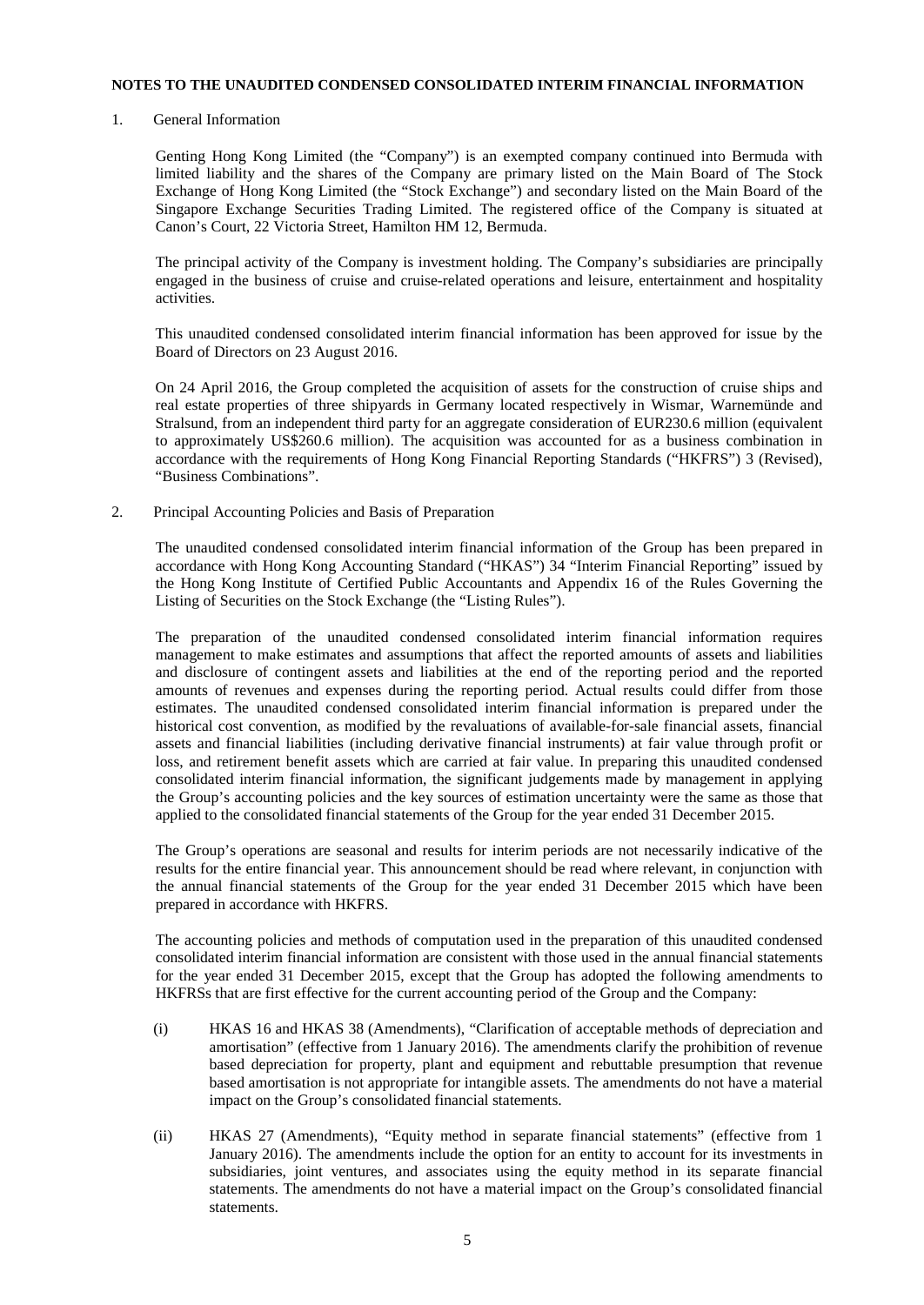- 2. Principal Accounting Policies and Basis of Preparation (Continued)
	- (iii) HKFRS 11 (Amendments), "Accounting for acquisitions of interests in joint operations" (effective from 1 January 2016). The amendments clarify the treatment of acquisition of interest in joint operations that meet the definition of business in HKFRS 3. The amendments do not have a material impact on the Group's consolidated financial statements.

Apart from the impact mentioned above and certain presentational changes, the adoption of these amendments to HKFRSs has no significant impact on the Group's financial information. Where necessary, comparative information has been reclassified and expanded from previously reported consolidated interim financial information to take into account any presentational changes made in the annual financial statements or in these unaudited condensed consolidated interim financial information.

3. Turnover and Segment Information

The Group is principally engaged in the operation of passenger cruise ships. Senior management reviews the performance and makes operating decisions and resources allocation based on the Group's internal reports. The Group's business is divided into cruise operation and non-cruise operation. Accordingly, two reportable segments namely, cruise and cruise-related activities and non-cruise activities are identified.

Revenue from our cruise and cruise-related activities are categorised as "passenger ticket revenue" and "onboard revenue". Passenger ticket revenue primarily consists of revenue from the sale of passenger tickets and the sale of transportation to and from our cruise ships to the extent guests purchase these items from the Group. Onboard revenue primarily consists of revenue from food and beverage sales, shore excursion, entertainment and other onboard services.

Revenue from our non-cruise activities primarily consists of revenue from our onshore hotel, travel agent, aviation, entertainment and shipyard business and dividend income from investments, none of which are of a significant size to be reported separately.

Passenger ticket revenue and onboard revenue increased significantly for the six months ended 30 June 2016 due to the full six months' contribution from Crystal Cruises. However, one-time start-up and marketing costs for the launch of new Dream and Crystal cruise brands and products in 2016, together with higher overall operating and selling, general and administrative expenses including depreciation and amortisation resulted in segmental loss of our "cruise and cruise-related activities". Higher revenue of noncruise activities was primarily contributed by revenue from yard repairs and conversion activities as a result of the acquisition of shipyards in Germany. The increase in segmental loss of our "non-cruise activities" was mainly due to higher overall operating and selling, general and administrative expenses including depreciation and amortisation as a direct result of the integration of the Group's recently acquired businesses.

The segment information of the Group is as follows:

|                                   | Cruise and     |            |           |
|-----------------------------------|----------------|------------|-----------|
| unaudited                         | cruise-related | Non-cruise |           |
| Six months ended 30 June 2016     | activities     | activities | Total     |
|                                   | US\$'000       | US\$'000   | US\$'000  |
| Passenger ticket revenue          | 201,914        |            | 201,914   |
| Onboard revenue                   | 182,046        |            | 182,046   |
| Other revenue                     |                | 51,865     | 51,865    |
| Total turnover                    | 383,960        | 51,865     | 435,825   |
| Segment results                   | (49, 538)      | (36,296)   | (85, 834) |
| Share of profit of joint ventures |                |            | 279       |
| Share of profit of associates     |                |            | 19,248    |
| Other income, net                 |                |            | 11,808    |
| Other gains, net                  |                |            |           |
| Finance income                    |                |            | 5,412     |
| Finance costs                     |                |            | (576)     |
| Loss before taxation              |                |            | (49, 663) |
| Taxation                          |                |            | (4,922)   |
| Loss for the period               |                |            | (54, 585) |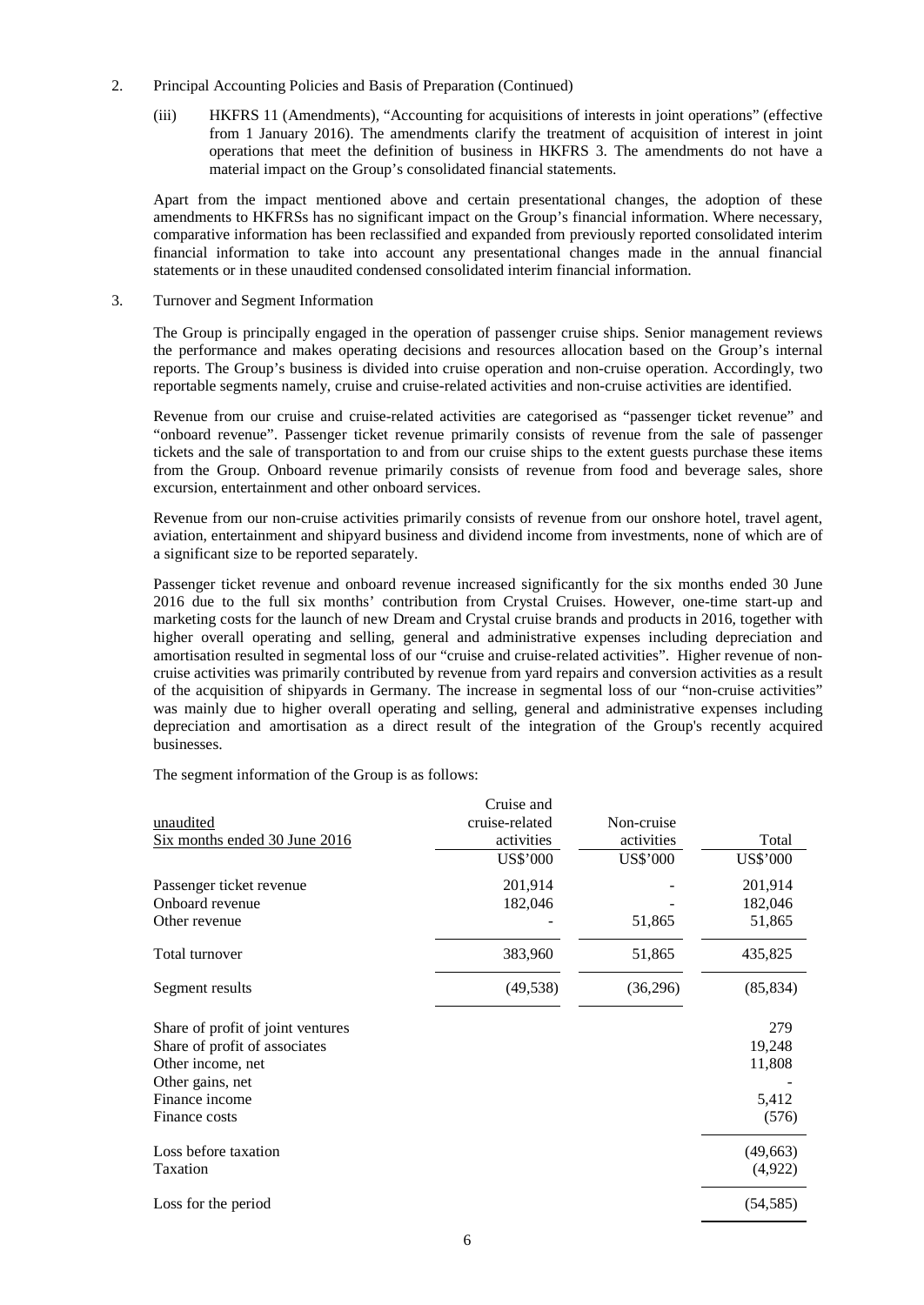## 3. Turnover and Segment Information (Continued)

|                                                     | Cruise and     |            |                 |
|-----------------------------------------------------|----------------|------------|-----------------|
| unaudited                                           | cruise-related | Non-cruise |                 |
| As at 30 June 2016                                  | activities     | activities | Total           |
|                                                     | US\$'000       | US\$'000   | <b>US\$'000</b> |
| Segment assets                                      | 3,111,743      | 2,868,114  | 5,979,857       |
| Total assets                                        |                |            | 5,979,857       |
| Segment liabilities                                 | 421,766        | 79,617     | 501,383         |
| Loans and borrowings (including current<br>portion) | 479,909        | 11,132     | 491,041         |
|                                                     | 901,675        | 90,749     | 992,424         |
| Tax liabilities                                     |                |            | 6,037           |
| <b>Total liabilities</b>                            |                |            | 998,461         |
| Capital expenditure                                 | 117,808        | 4,840      | 122,648         |
| Depreciation and amortisation                       | 46,794         | 10,910     | 57,704          |

| unaudited<br>Six months ended 30 June 2015                                                                                                       | Cruise and<br>cruise-related<br>activities<br>US\$'000 | Non-cruise<br>activities<br>US\$'000 | Total<br>US\$'000                                              |
|--------------------------------------------------------------------------------------------------------------------------------------------------|--------------------------------------------------------|--------------------------------------|----------------------------------------------------------------|
| Passenger ticket revenue<br>Onboard revenue<br>Other revenue                                                                                     | 99,458<br>165,643                                      | 9,982                                | 99,458<br>165,643<br>9,982                                     |
| Total turnover                                                                                                                                   | 265,101                                                | 9,982                                | 275,083                                                        |
| Segment results                                                                                                                                  | 302                                                    | (16, 282)                            | (15,980)                                                       |
| Share of profit of joint ventures<br>Share of profit of associates<br>Other expenses, net<br>Other gains, net<br>Finance income<br>Finance costs |                                                        |                                      | 4,141<br>24,821<br>(12, 389)<br>2,171,232<br>5,177<br>(8, 555) |
| Profit before taxation<br>Taxation                                                                                                               |                                                        |                                      | 2,168,447<br>(3,616)                                           |
| Profit for the period                                                                                                                            |                                                        |                                      | 2,164,831                                                      |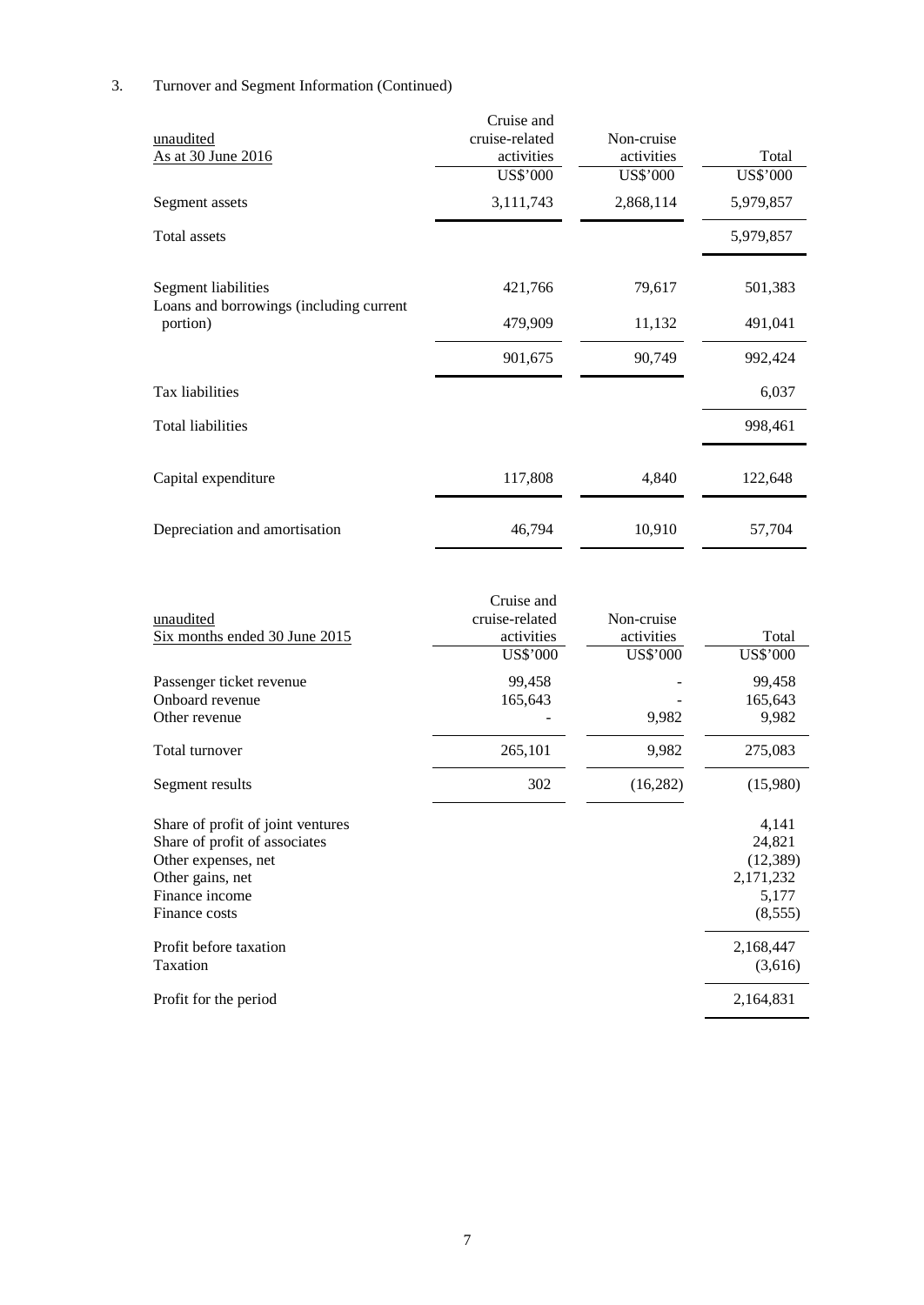## 3. Turnover and Segment Information (Continued)

|                                                     | Cruise and     |            |                 |
|-----------------------------------------------------|----------------|------------|-----------------|
| audited                                             | cruise-related | Non-cruise |                 |
| As at 31 December 2015                              | activities     | activities | Total           |
|                                                     | US\$'000       | US\$'000   | <b>US\$'000</b> |
| Segment assets                                      | 3,498,752      | 3,009,953  | 6,508,705       |
| Total assets                                        |                |            | 6,508,705       |
| Segment liabilities                                 | 408,560        | 60,862     | 469,422         |
| Loans and borrowings (including current<br>portion) | 519,180        | 12,130     | 531,310         |
|                                                     | 927,740        | 72,992     | 1,000,732       |
| Tax liabilities                                     |                |            | 7,527           |
| <b>Total liabilities</b>                            |                |            | 1,008,259       |
| Capital expenditure                                 | 390,259        | 10,937     | 401,196         |
| Depreciation and amortisation                       | 84,062         | 10,846     | 94,908          |

## 4. Other Income / (Expenses), net

|                                   | Six months ended 30 June |                 |
|-----------------------------------|--------------------------|-----------------|
|                                   | 2016                     | 2015            |
|                                   | US\$'000                 | <b>US\$'000</b> |
|                                   | unaudited                | unaudited       |
| Gain / (Loss) on foreign exchange | 7,249                    | (15, 131)       |
| Other income, net                 | 4,559                    | 2,742           |
|                                   | 11,808                   | (12, 389)       |

## 5. Other Gains, net

|                                                                                                          | Six months ended 30 June |             |
|----------------------------------------------------------------------------------------------------------|--------------------------|-------------|
|                                                                                                          | 2016                     | 2015        |
|                                                                                                          | US\$'000                 | US\$'000    |
|                                                                                                          | unaudited                | unaudited   |
| Gain on de-recognition of an associate (note (a))<br>Gain on disposal of equity interest in an associate |                          | 1,954,508   |
| (note (b))                                                                                               |                          | 212,500     |
| Gain on disposal of available-for-sale investments                                                       |                          | 4,224       |
|                                                                                                          |                          | 2, 171, 232 |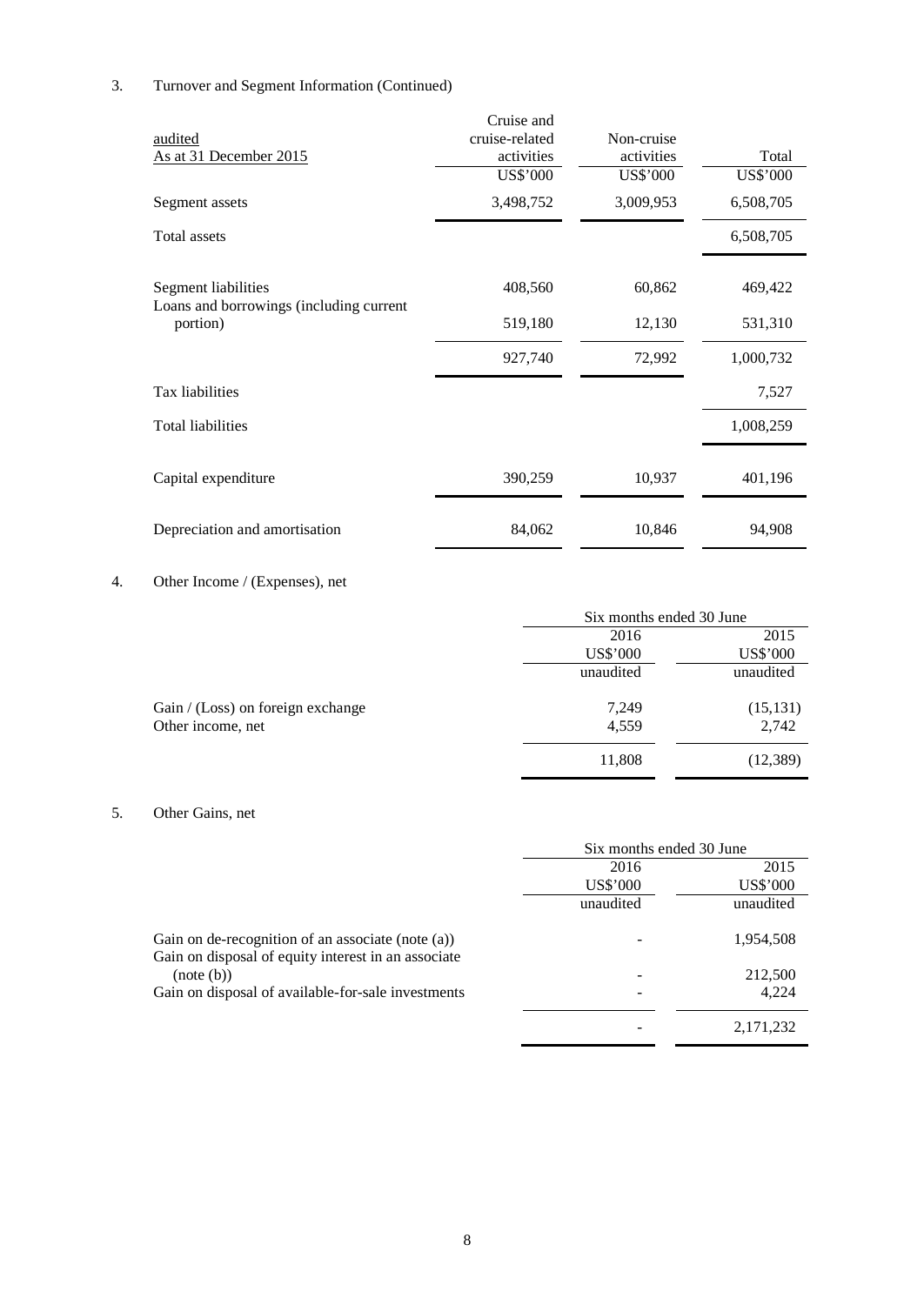#### 5. Other Gains, net (Continued)

Notes:

- (a) In May 2015, the Group entered into an underwriting agreement to sell 10.0 million ordinary shares in NCLH ("NCLH Shares") at an offering price of US\$54.66 per share and the disposal was completed on 26 May 2015. As a result, the percentage of NCLH Shares owned by the Group decreased from approximately 22.0% to approximately 17.7% and the Group ceased to account for its share of results and net assets of NCLH as an "associate" and, thereafter, recognised its interest in NCLH as an "available-for-sale investment", giving rise to a gain amounting to approximately US\$1,954.5 million, which comprised (i) a gain of approximately US\$387.1 million representing the difference between the sale proceeds and the carrying value of the NCLH Shares disposed of, and (ii) an one-off accounting gain of approximately US\$1,567.4 million representing the difference between the market value of NCLH Shares retained by the Group as at 26 May 2015 and the carrying value of such retained NCLH Shares in the Group's consolidated financial statements upon the reclassification of the Group's interest in NCLH.
- (b) In March 2015, the Group entered into an underwriting agreement to sell 6.25 million NCLH Shares at an offering price of US\$50.76 per share. As a result of the share disposal, a gain of approximately US\$212.5 million to the Group was recorded and the percentage of NCLH Shares owned by the Group decreased from approximately 24.9% to approximately 22.1%.
- 6. (Loss) / Profit Before Taxation

(Loss) / Profit before taxation is stated after charging the following:

|                                                    | Six months ended 30 June |           |
|----------------------------------------------------|--------------------------|-----------|
|                                                    | 2016                     | 2015      |
|                                                    | US\$'000                 | US\$'000  |
|                                                    | unaudited                | unaudited |
| Included in operating expenses:                    |                          |           |
| Incentives, transportation and other related costs | 20,056                   | 15,642    |
| Onboard costs                                      | 56,154                   | 31,450    |
| Payroll and related costs                          | 114,872                  | 61,798    |
| Food and supplies                                  | 22,045                   | 10,330    |
| Fuel costs                                         | 20,866                   | 28,552    |
| Included in selling, general and administrative    |                          |           |
| expenses:                                          |                          |           |
| Advertising expenses                               | 32,442                   | 7,352     |

#### 7. Taxation

|                                                    | Six months ended 30 June |           |
|----------------------------------------------------|--------------------------|-----------|
|                                                    | 2016                     | 2015      |
|                                                    | US\$'000                 | US\$'000  |
|                                                    | unaudited                | unaudited |
| Overseas taxation                                  |                          |           |
| - Current taxation                                 | 998                      | 1,933     |
| - Deferred taxation                                | 2,255                    | 1,723     |
|                                                    | 3,253                    | 3,656     |
| Under / (Over) provision in respect of prior years |                          |           |
| - Current taxation                                 | 1,669                    | 66        |
| - Deferred taxation                                |                          | (106)     |
|                                                    | 4.922                    | 3,616     |

The Group has incurred tax charges, as shown above, based on income derived from certain jurisdictions where it operates. The appropriate tax rates have been applied in order to determine the applicable tax charges in accordance with relevant tax regulations. Certain revenue of the Group derived from international waters or outside taxing jurisdictions is not subject to income tax and/or is eligible to tax exemption.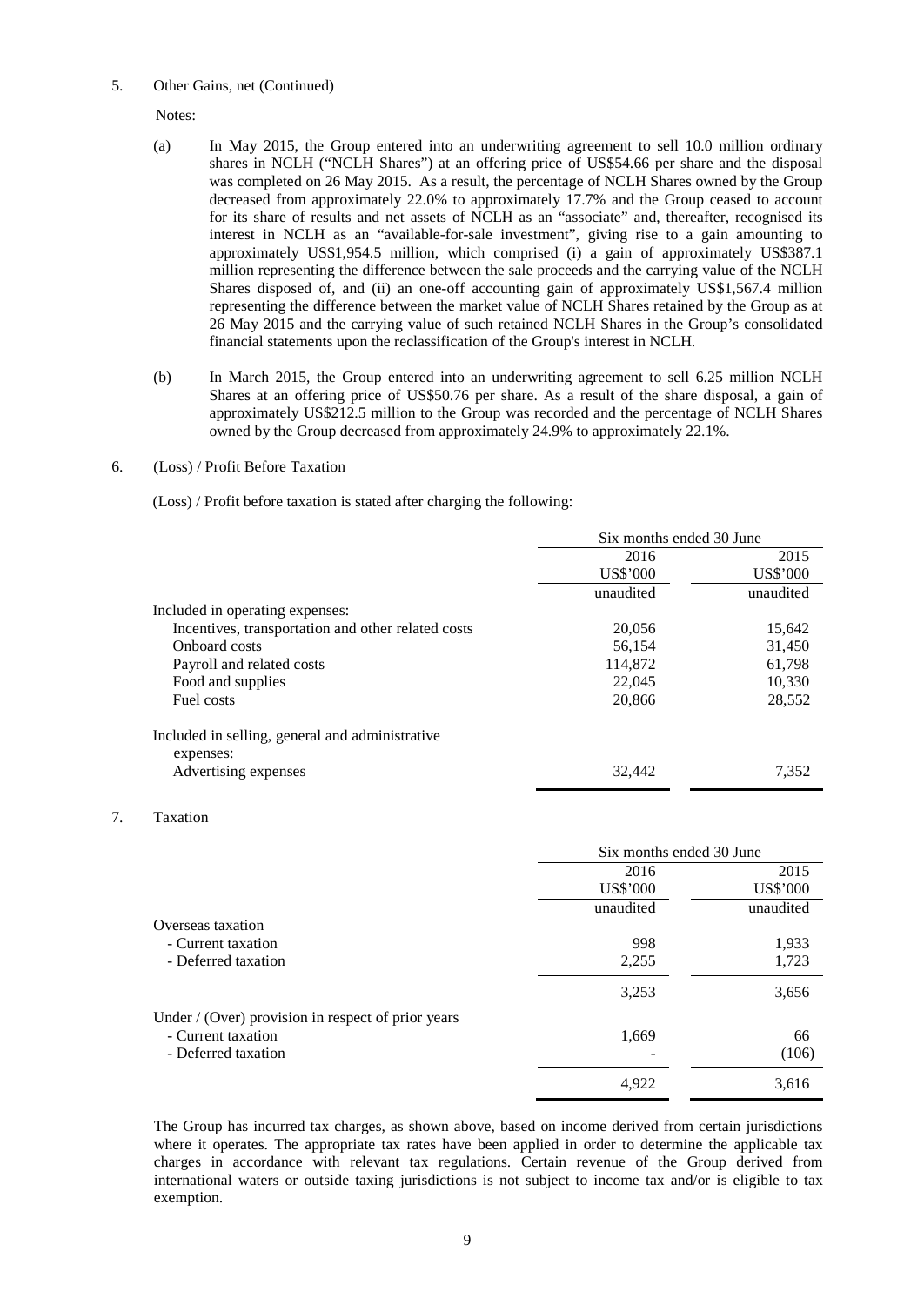## 8. (Loss) / Earnings Per Share

(Loss) / Earnings per share is computed as follows:

|                                                                                       | Six months ended 30 June |                 |
|---------------------------------------------------------------------------------------|--------------------------|-----------------|
|                                                                                       | 2016                     | 2015            |
|                                                                                       | <b>US\$'000</b>          | <b>US\$'000</b> |
|                                                                                       | unaudited                | unaudited       |
| <b>BASIC</b>                                                                          |                          |                 |
| (Loss) / Profit attributable to equity owners of the<br>Company for the period        | (53, 639)                | 2,165,033       |
| Weighted average outstanding ordinary shares,<br>in thousands                         | 8,482,490                | 8,087,469       |
| Basic (loss) / earnings per share for the period in<br>US cents                       | (0.63)                   | 26.77           |
| <b>DILUTED</b>                                                                        |                          |                 |
| (Loss) / Profit attributable to equity owners of the<br>Company for the period        | (53, 639)                | 2,165,033       |
| Weighted average outstanding ordinary shares,<br>in thousands                         | 8,482,490                | 8,087,469       |
| Effect of dilutive potential ordinary shares, in<br>thousands:                        |                          |                 |
| - options                                                                             |                          | 3,478           |
| Weighted average outstanding ordinary shares<br>after assuming dilution, in thousands | 8,482,490                | 8,090,947       |
| Diluted (loss) / earnings per share for the period in<br>US cents                     | (0.63)                   | 26.76           |

The calculation of diluted loss per share for the six months ended 30 June 2016 did not take into account the share options of the Company as the assumed exercise had an anti-dilutive effect on the basic earnings per share. Therefore, the diluted loss per share is the same as basic loss per share.

## 9. Trade Receivables

|                   | As at      |                 |
|-------------------|------------|-----------------|
|                   | 30 June    | 31 December     |
|                   | 2016       | 2015            |
|                   | US\$'000   | <b>US\$'000</b> |
|                   | unaudited  | audited         |
|                   |            |                 |
| Trade receivables | 246,850    | 238,805         |
| Less: Provisions  | (195, 752) | (187, 548)      |
|                   | 51,098     | 51,257          |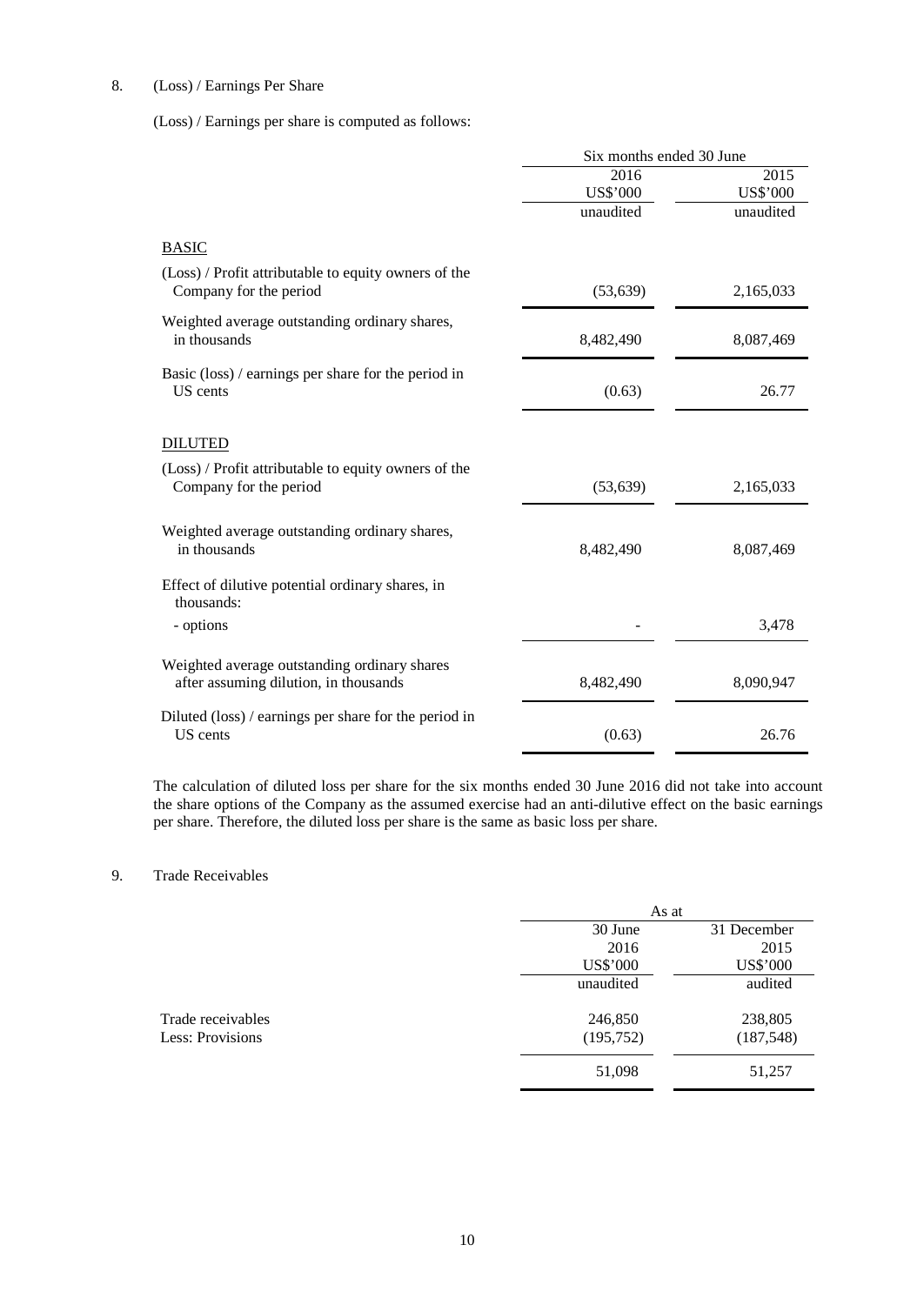## 9. Trade Receivables (Continued)

The ageing analysis of the trade receivables after provisions by invoice date is as follows:

|                      | As at     |             |
|----------------------|-----------|-------------|
|                      | 30 June   | 31 December |
|                      | 2016      | 2015        |
|                      | US\$'000  | US\$'000    |
|                      | unaudited | audited     |
| Current to 30 days   | 37,285    | 39,827      |
| 31 days to 60 days   | 3,367     | 2,647       |
| 61 days to 120 days  | 2,121     | 6,598       |
| 121 days to 180 days | 2,317     | 803         |
| 181 days to 360 days | 6,008     | 352         |
| Over 360 days        |           | 1,030       |
|                      | 51,098    | 51,257      |

Credit terms generally range from payment in advance to 45 days credit (31 December 2015: payment in advance to 45 days credit).

#### 10. Trade Payables

The ageing analysis of trade payables based on invoice date is as follows:

|                      | As at     |             |
|----------------------|-----------|-------------|
|                      | 30 June   | 31 December |
|                      | 2016      | 2015        |
|                      | US\$'000  | US\$'000    |
|                      | unaudited | audited     |
| Current to 60 days   | 40,874    | 47,054      |
| 61 days to 120 days  | 3,982     | 5,195       |
| 121 days to 180 days | 5,503     | 4,625       |
| Over 180 days        | 17,390    | 11,410      |
|                      | 67,749    | 68,284      |

Credit terms granted to the Group generally vary from no credit to 45 days credit (31 December 2015: no credit to 45 days credit).

## **INTERIM DIVIDEND**

The Directors do not recommend the declaration of interim dividend in respect of the six months ended 30 June 2016 (30 June 2015: nil).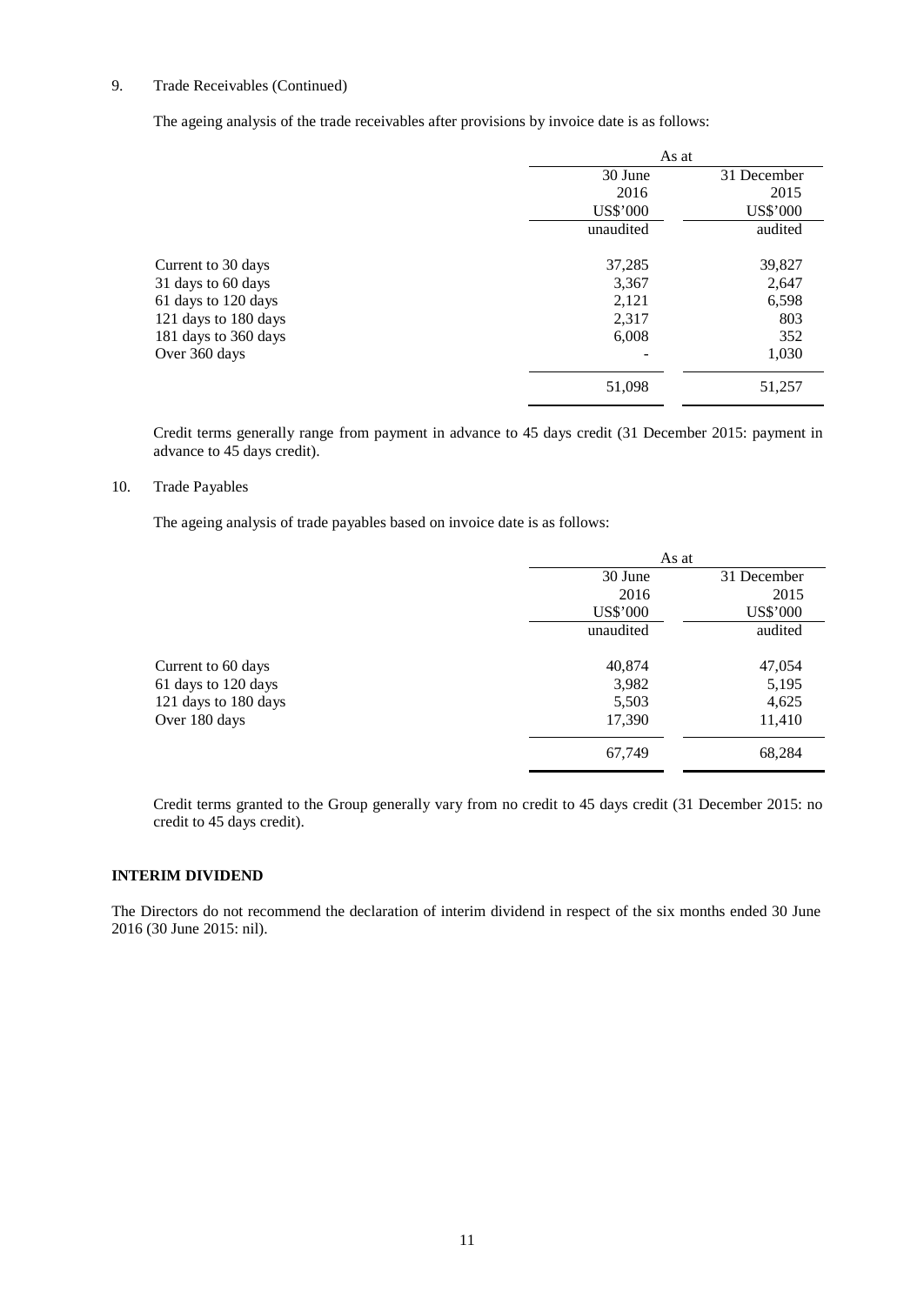#### **BUSINESS REVIEW**

The commentary below is prepared based on a comparison of the results of the Group for the six months ended 30 June 2016 ("1H2016") and six months ended 30 June 2015 ("1H2015").

#### **Turnover**

Revenue from cruise and cruise-related activities increased 44.8% to US\$384.0 million in 1H2016 compared with US\$265.1 million in 1H2015. Net Revenue in 1H2016 increased 41.2% to US\$307.8 million from US\$218.0 million in 1H2015 due to an increase in Capacity Days of 20.9% and an increase in Net Yield of 16.8%. The increase in both Capacity Days and Net Yield was primarily due to the inclusion of full six months' contribution of Crystal Cruises in 1H2016, as compared with its post-acquisition contribution since 15 May 2015 in 1H2015.

Revenue from non-cruise activities was US\$51.9 million in 1H2016 compared with US\$10.0 million in 1H2015 primarily contributed by revenue from yard repairs and conversion activities as a result of the acquisition of shipyards in Germany.

#### **Costs and Expenses**

Total operating expenses, excluding depreciation and amortisation, increased 73.1% to US\$344.7 million compared with US\$199.1 million in 1H2015 due to additional operating expenses mainly contributed by Crystal Cruises and recently acquired businesses. Selling, general and administrative ("SG&A") expenses, excluding depreciation and amortisation, increased 157.6% to US\$119.3 million in 1H2016 from US\$46.3 million in 1H2015 mainly due to inclusion of Crystal Cruises and recently acquired businesses, one-off acquisition related expenses, one-time start up and marketing costs for the launch of new Dream and Crystal cruise brands and products in 2016.

Net Cruise Cost per Capacity Day increased 45.7% primarily due to inclusion of Crystal Cruises and higher expenses of existing Star Cruises fleet, such increase was partially offset by lower fuel expenses (1H2016: US\$283 per metric ton; 1H2015: US\$388 per metric ton).

Total depreciation and amortisation increased 26.5% to US\$57.7 million in 1H2016 compared with US\$45.6 million in 1H2015 primarily due to the additional depreciation of Crystal Cruises fleet and shipyards in Germany.

#### **EBITDA**

The Group's EBITDA for 1H2016 was negative US\$28.1 million compared with US\$29.6 million in 1H2015.

#### **Share of Profits of Joint Ventures and Associates**

Share of profit of Travellers totalled US\$19.1 million in 1H2016 compared with US\$22.6 million in 1H2015, primarily due to increase in general marketing and depreciation expense during the period.

No profit contribution from NCLH in 1H2016 compared with US\$2.9 million in 1H2015, primarily due to the reduction of the Group's equity interest in NCLH and reclassification of NCLH from "associate" to "availablefor-sale investment" in May last year.

#### **Other Income / (Expenses), net**

Net other income in 1H2016 amounted to US\$11.8 million compared with US\$12.4 million net other expenses in 1H2015. In 1H2016, net other income mainly included a US\$7.2 million foreign exchange gain resulting primarily from the appreciation of several currencies against US dollars.

In 1H2015, net other expenses mainly included a US\$15.1 million foreign exchange loss resulting primarily from the depreciation of several currencies against US dollars.

#### **Other Gains, net**

No net other gains was recorded in 1H2016. Net other gains of US\$2,171.2 million in 1H2015 included a US\$212.5 million gain on disposals of certain NCLH Shares and a gain on de-recognition of an associate amounting to approximately US\$1,954.5 million as further explained in note 5 to this financial information.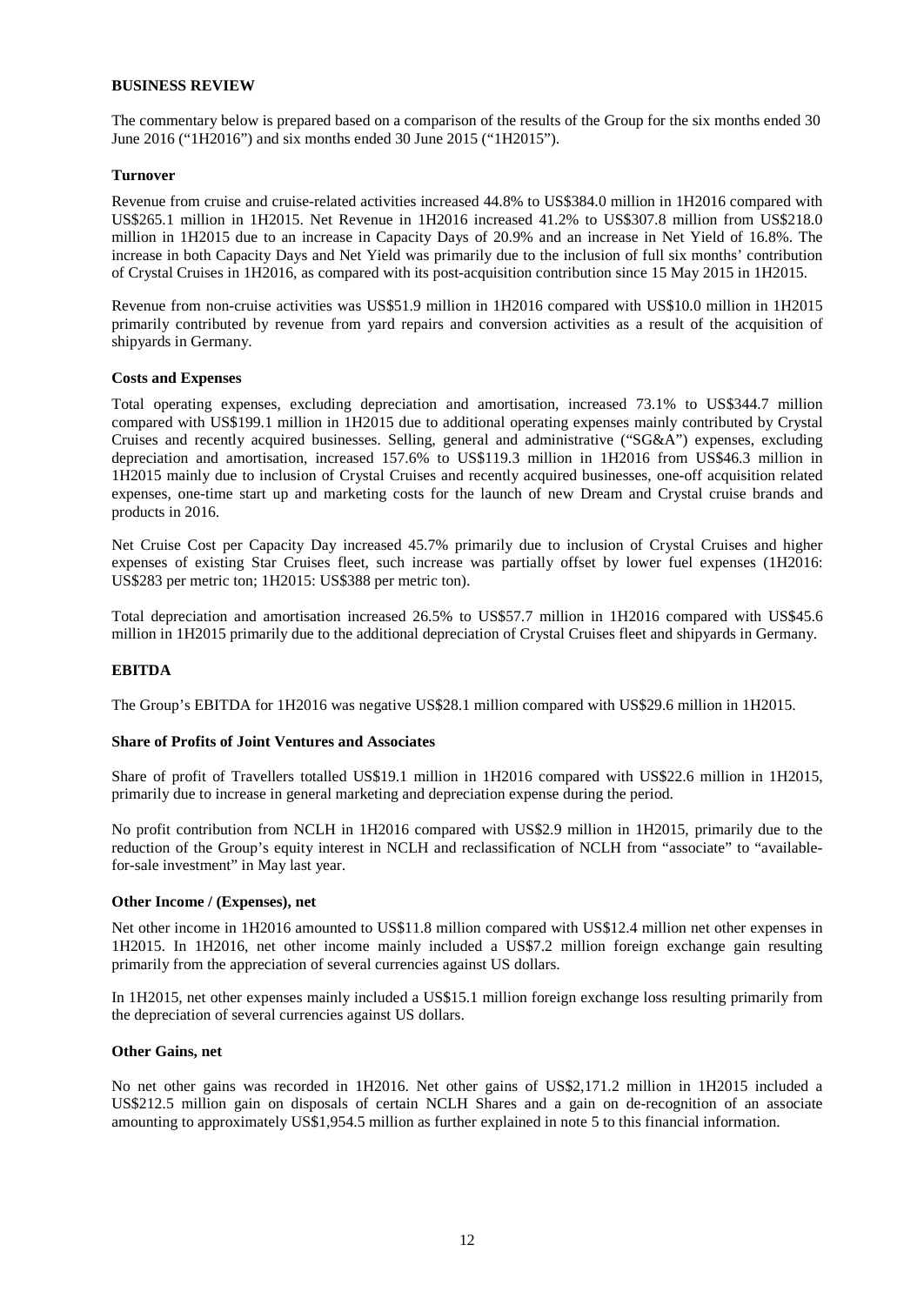#### **Net Finance Income / Costs**

Net finance income (i.e. finance income, net of finance costs) in 1H2016 of US\$4.8 million was recorded compared with the net finance costs (i.e. finance costs, net of finance income) amounted to US\$3.4 million in 1H2015 primarily due to lower interest expenses resulting from lower outstanding loan balances and conversion of remaining convertible bonds in June 2015, and higher capitalised interests for certain qualifying assets.

### **(Loss) / Profit before Taxation**

Loss before taxation for 1H2016 was US\$49.7 million compared with the profit before taxation of US\$2,168.4 million for 1H2015.

### **(Loss) / Profit Attributable to Equity Owners**

Loss attributable to equity owners of the Company was US\$53.6 million for 1H2016 compared with the profit attributable to equity owners of US\$2,165.0 million in 1H2015.

## **Liquidity and Financial Resources**

As at 30 June 2016, cash and cash equivalents amounted to US\$1,284.2 million, a decrease of US\$494.5 million compared with US\$1,778.7 million as at 31 December 2015. The decrease in cash and cash equivalents was primarily due to cash outflow of (i) US\$278.6 million for the acquisition of shipyards in Germany, (ii) US\$31.6 million for operating activities, (iii) US\$42.1 million for repayment of existing bank loans and borrowings, and (iv) US\$160.0 million for capital expenditure (including US\$32.1 million for existing Star Cruises fleet, US\$88.4 million for Dream Cruises' new build vessels and US\$21.5 million for Crystal Cruises' vessels and aircrafts). The cash outflow was partially offset by cash inflow of (i) US\$9.2 million dividend received from a joint venture, associate and available-for-sale investment and (ii) US\$18.5 million deferred consideration from a previous disposal of a vessel.

The majority of the Group's cash and cash equivalents are held in U.S. dollars, Singapore dollars, Australian dollars, Renminbi, Hong Kong dollars and Malaysia Ringgit. The Group's liquidity as at 30 June 2016 was US\$1,513.0 million (31 December 2015: US\$2,008.5 million), comprising cash and cash equivalents and undrawn credit facilities.

As at 30 June 2016, total loans and borrowings amounted to US\$491.0 million (31 December 2015: US\$531.3 million) and were mainly denominated in US dollars. Approximately 2% (31 December 2015: 2%) of the Group's loans and borrowings was under fixed rate and 98% (31 December 2015: 98%) was under floating rate, after taking into consideration of loan origination costs. Loans and borrowings of US\$86.3 million (31 December 2015: US\$87.2 million) are repayable within a year. The outstanding borrowings and unused credit facilities of the Group are secured by legal charges over assets including fixed and floating charges of US\$1.1 billion (31 December 2015: US\$1.2 billion).

The Group remained in a net cash position of US\$793.1 million as at 30 June 2016, as compared with net cash position of US\$1,247.4 million as at 31 December 2015. The total equity of the Group was approximately US\$4,981.4 million (31 December 2015: US\$5,500.4 million).

The Group adopts a prudent treasury policy with all financing and treasury activities being managed and controlled at its corporate head office. The Group manages its foreign exchange exposures primarily through forward rate agreements. It is also the Group's policy that hedging will not be performed in excess of actual requirements.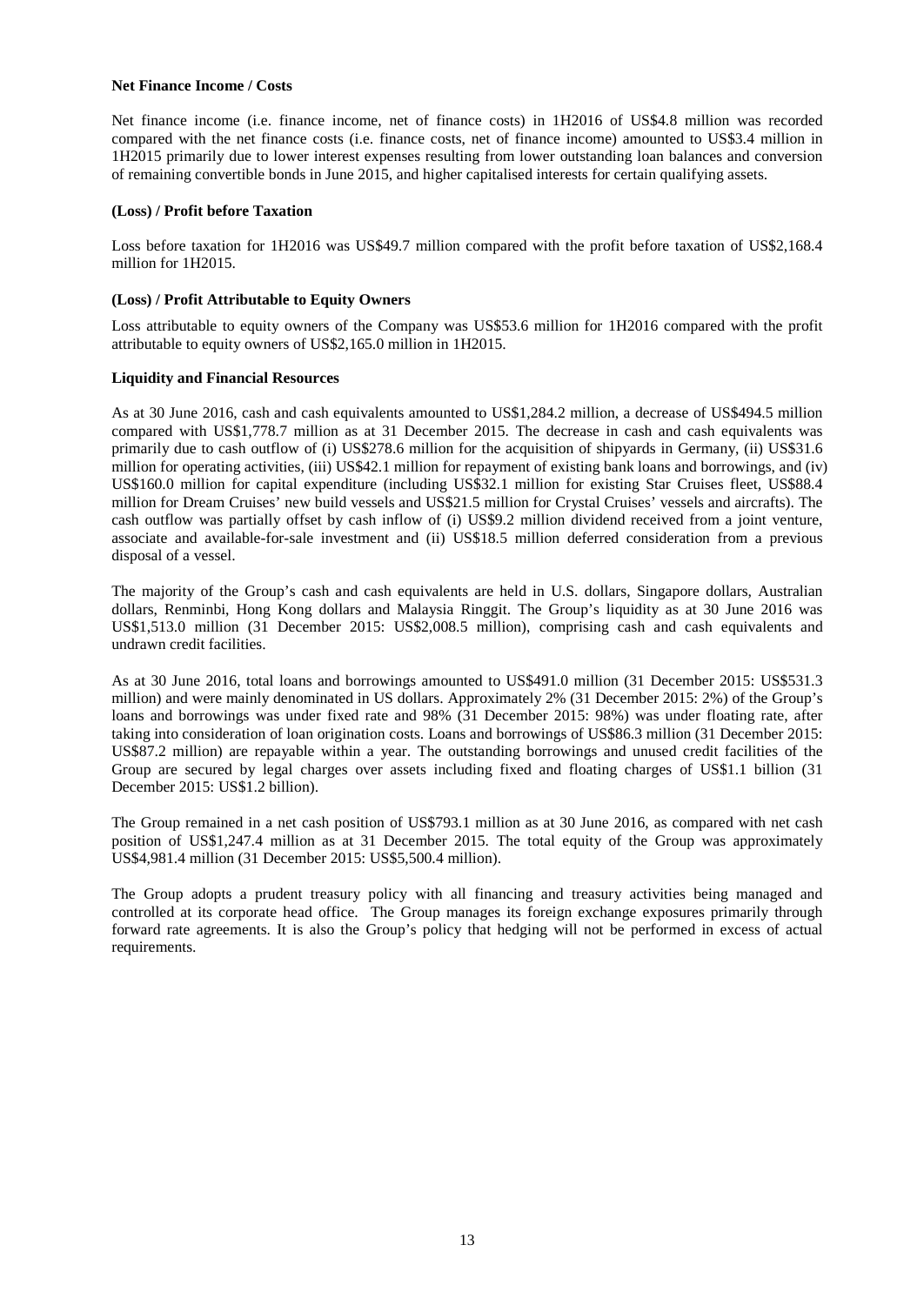## **Travellers**

The commentary below is based on Travellers' financial statements prepared in accordance with the Philippine Accounting Standards. Figures, originally reported by Travellers in Philippine Peso, have been translated into U.S. dollars in conformity with the Group's reporting currency.

In 1H2016, Travellers reported US\$292.0 million in total revenues and US\$63.7 million in EBITDA, compared with US\$318.4 million in total revenues and US\$79.4 million in EBITDA in 1H2015.

Direct costs amounted to US\$109.7 million in 1H2016, which decreased from US\$117.8 million in 1H2015, mainly due to lower gaming license fee during the period.

General and administrative expenses amounted to US\$109.4 million in 1H2016, compared with US\$98.2 million in 1H2015. The increase was mainly due to increase in general marketing and depreciation expense.

Finance costs amounted to US\$6.0 million in 1H2016, which decreased from US\$12.3 million in 1H2015, primarily due to the higher capitalisation of borrowing costs in connection with higher capital expenditure for the ongoing developments of Phase 2 and Phase 3.

Net income decreased from US\$53.2 million in 1H2015 to US\$38.3 million in 1H2016.

The cash and cash equivalents balance increased from US\$262.0 million as at 31 December 2015 to US\$275.3 million as at 30 June 2016, while the loans and borrowings balance increased from US\$303.4 million as at 31 December 2015 to US\$366.6 million as at 30 June 2016 to fund the working capital.

### **Prospects**

The Company continues to develop its three-brand cruise portfolio with focus on each of the major cruise market segments – Crystal Cruises for the ultra-luxury segment, Dream Cruises for the premium segment and Star Cruises for the contemporary segment.

Crystal Cruises continues to be the core of the world's premier luxury hospitality and lifestyle brand portfolio, not only for the immediate future but for years to come. Crystal Cruises has put the previously announced expansion plan into action by launching and christening the Crystal Mozart in Vienna, Austria in July 2016. The Crystal Mozart represents everything Crystal – the hallmarks of the all-inclusive, all-exclusive Crystal Experience – spacious suites, personal butlers, six-star service featuring the highest guest to crew ratio in river cruising at 1.74, luxurious amenities, world-class cuisine and the only river ship with a full wrap around promenade. Crystal Cruises' CEO and President, Ms. Edie Rodriguez, personally welcomed each guest on the inaugural sailing aboard the newly reimagined vessel. Crystal Cruises will continue to expand Crystal River Cruises with four brand new cutting-edge river yachts to launch in 2017 and 2018. Crystal Cruises will also extend its competencies in ocean cruises with the new Crystal Endeavor delivery planned in 2018. Crystal Cruises will continue to think bigger, aiming to create unparalleled luxury experiences and adventures for our loyal and new guests.

Dream Cruises is the Group's cruise brand specifically conceived and built for Asia. The Dream Cruises brand is dedicated to delivering luxury vacation experiences to the expanding Asian, and specifically Chinese, upscale market. The delivery of the first Dream vessel, Genting Dream, is on schedule and will take place in October 2016. The second vessel, World Dream, is under construction and is expected to be delivered in 2017. They will offer its guests the highest level of service and spacious comfort in the region. Dream Cruises' product strategy transposes the elegant accommodations, luxury service standards and memorable onboard experiences of Crystal Cruises and customises them to serve and inspire the fast growing Chinese market and our Asian guests. Genting Dream commences sailing in November 2016 and will have its primary home port in Guangzhou (Nansha Port). The ship will serve residents of the Pearl River Delta region, and domestic/international fly-cruise guests flying into the airports of Guangzhou, Shenzhen, Zhuhai and Hong Kong.

Star Cruises continues to reaffirm and expand its reach in the contemporary cruise market segment across Asia, especially in China, introducing a series of 'firsts' to develop the cruise tourism industry regionally. In the first quarter of 2016, Star Cruises paved the way for the development of the Pearl River Delta as a major cruise hub with the homeport deployment of SuperStar Virgo at Guangzhou's Nansha Cruise Terminal, and the return of SuperStar Libra to Xiamen, after a successful debut in the previous year, which led to the longest deployment ever by any cruise ship in Xiamen. In November 2016, SuperStar Virgo will be redeployed to Tai Zi Bay, Shekou, Shenzhen, marking another milestone for Star Cruises as the first international cruise line to homeport at Shenzhen. Concurrently, as part of the Company's South China strategy, Dream Cruises' inaugural ship, Genting Dream will debut and homeport at Guangzhou's Nansha Cruise Terminal. Star Cruises continues to advance and strengthen its position with all-year round homeport deployments in Keelung(Taiwan), Hong Kong and Singapore,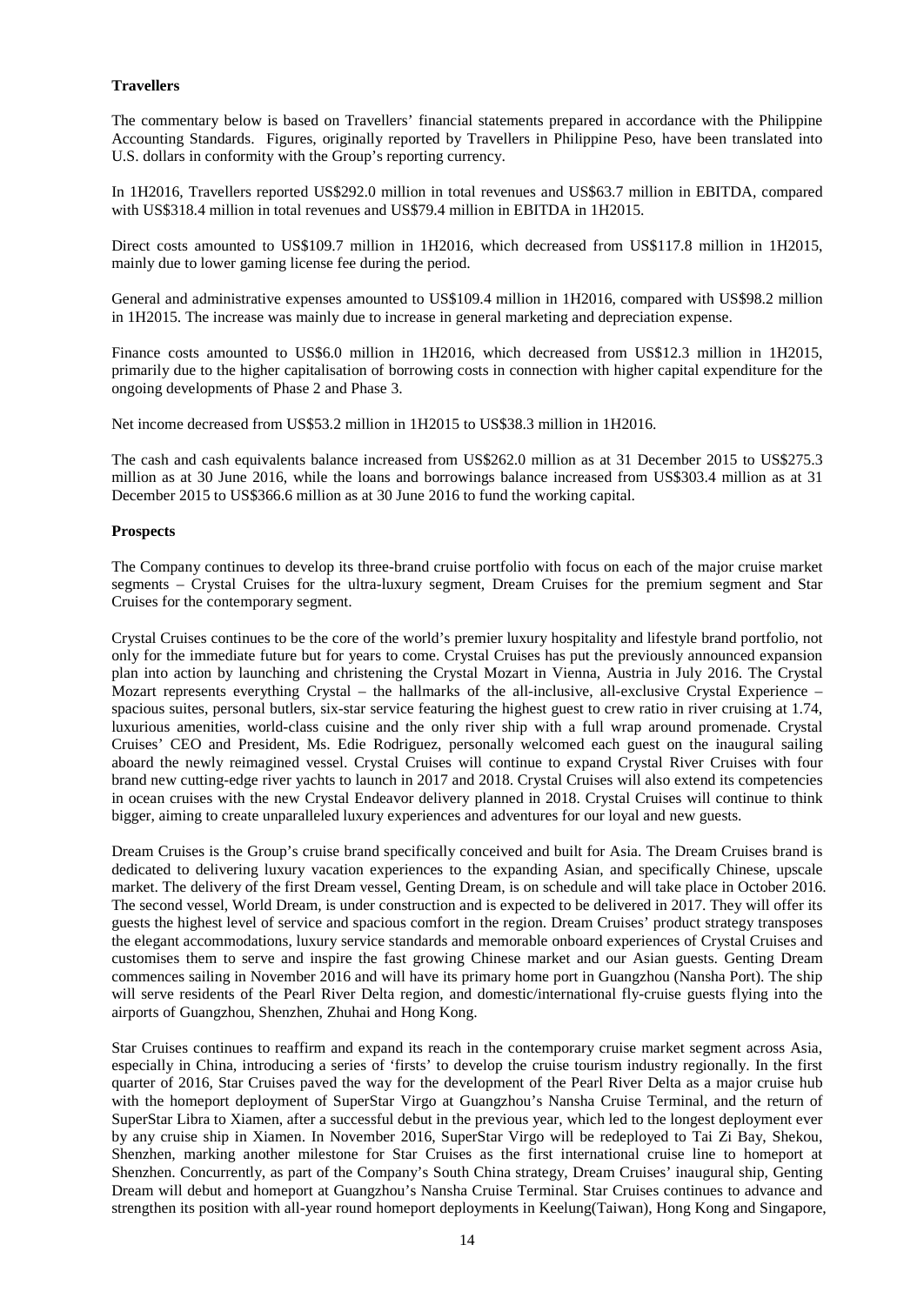offering unrivalled and unique on board experiences including Beatship by Zouk – a one of a kind party and DJ event at sea, collaborations with award-winning restaurants, special thematic cruises and more. In May 2016, the Company announced two "Global Class" ships for Star Cruises to be delivered in 2020. The "Global Class" cruise ships, each measuring 201,000 gross tons with 5,000 lower berths will be designed with "Chinese Characteristics" and will be the first purpose built cruise ships deployed for the contemporary Chinese market.

Since the acquisition of our three shipyards in Wismar, Warnemünde and Stralsund, Germany, the Group evaluated the strengths and capabilities of each site and devised a strategic plan for the future. In July 2016, the Group announced a new strategic initiative to operate the three shipyards as one entity and will be renamed as MV Werften after the German State of Mecklenburg-Vorpommern. MV Werften, led by an experienced management team, will exclusively focus on the Group's new shipbuilding program, including luxury Crystal River ships in 2017, the first of a series of 20,000 gross ton Crystal Endeavor Class polar expedition yachts in 2018 and the first of a series of 201,000 gross ton Star Cruises Global Class cruise ships by 2020. The combination of the three yards' proximity, size and facilities on-site makes it a natural builder of large cruise ships. Post re-organization, the Group's goal is to transform MV Werften to become the world's leading and most efficient cruise shipbuilder by making key investments and modernizations, such as thin plate laser welding lines, a cabin module factory, a new covered section block building hall, the modernization of manufacturing control systems and new offices and facilities. Combined with these improvements and the growing workforce of 1,400 employees, the Group envisions MV Werften to output two Neo-Panamax and one Panamax cruise ships per year.

Since the Group's acquisition of the iconic Singapore nightclub brand, Zouk, on 19 October 2015, Zouk has continued on its path to become Asia's premier all-encompassing lifestyle brand. Zouk's brand new, 31,000 square foot flagship in Clarke Quay (opening in December 2016), will combine multiple nightclub concepts tailor to all clientele from posh big-spenders to contemporary party-goers. Zouk also remains focused on expanding its ZoukOut franchise internationally. Following the successful overseas installations of ZoukOut in Boracay, Philippines in April 2016, more events will be held in various cities this year, including Tokyo in August and Hong Kong in October. As well, the popular BEATSHIP by Zouk parties will continue to onboard Superstar Virgo. Zouk will wrap up 2016 with its signature event, ZoukOut Singapore in December 2016.

Resorts World Manila (RWM) is well positioned for the 6.5 million tourists arrivals targeted by the Department of Tourism's "Visit the Philippines Again 2016" campaign. The 3,000 square meter Marriott Grand Ballroom has been well received by the public and significantly contributes to the growth of the country's meetings, incentives, conventions and exhibition (MICE) industry. Other new features of the integrated resort include the Remington Entertainment Center which includes a food court, Bingo and more gaming areas. The new Marriott West Wing will be in operation by September 2016. Ongoing developments which will introduce three new hotels – Hilton Manila Hotel, Sheraton Hotel Manila, and a new Maxims hotel – are expected to be completed by the end of 2017. It will also include additional gaming and retail facilities. Looking ahead, RWM's Phase 4 development will give way to more retail alternatives and another international hotel brand. The diversified integrated resorts operation strategically located across the NAIA international airport continues to attract both domestic and international guests.

### **Operating Statistics**

The following table sets forth selected statistical information:

|                             | Six months ended 30 June |           |
|-----------------------------|--------------------------|-----------|
|                             | 2016                     | 2015      |
| Passenger Cruise Days       | 1,363,490                | 952,350   |
| Capacity Days               | 1,658,255                | 1,372,095 |
| <b>Occupancy Percentage</b> | 82.2%                    | 69.4%     |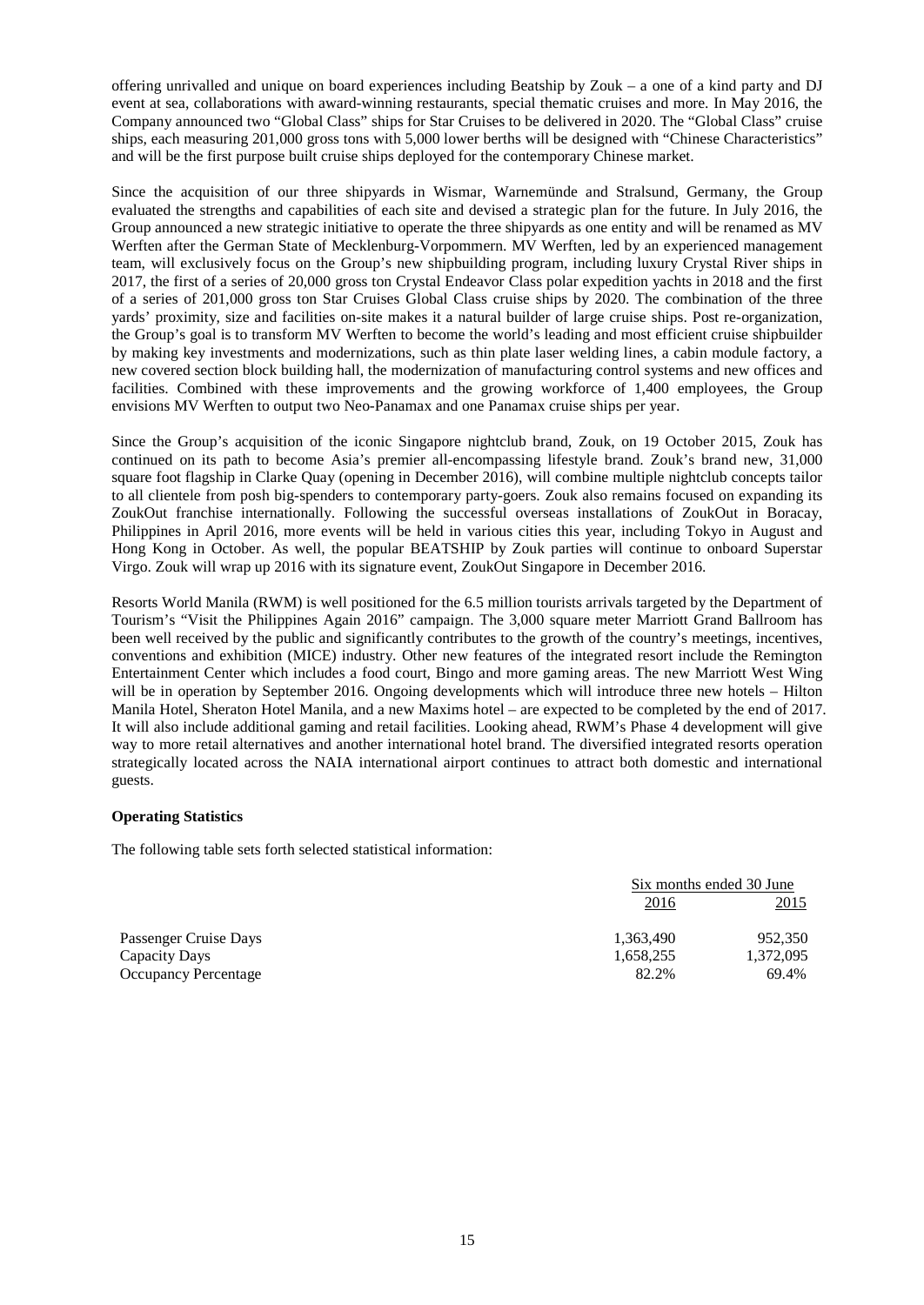In relation to the Group's cruise and cruise-related activities, Net Revenue, Gross Yield and Net Yield were calculated as follows:

|                                                    | Six months ended 30 June |                         |
|----------------------------------------------------|--------------------------|-------------------------|
|                                                    | 2016<br>US\$'000         | <u>2015</u><br>US\$'000 |
| Passenger ticket revenue<br>Onboard revenue        | 201,914<br>182,046       | 99,458<br>165,643       |
| Total cruise and cruise-related revenue            | 383,960                  | 265,101                 |
| Less:                                              |                          |                         |
| Incentives, transportation and other related costs | (20,056)                 | (15, 642)               |
| Onboard costs                                      | (56, 154)                | (31, 450)               |
| Net Revenue                                        | 307,750                  | 218,009                 |
| Capacity Days                                      | 1,658,255                | 1,372,095               |
| Gross Yield (US\$)                                 | 231.5                    | 193.2                   |
| Net Yield (US\$)                                   | 185.6                    | 158.9                   |

In relation to the Group's cruise and cruise-related activities, Gross Cruise Cost, Net Cruise Cost and Net Cruise Cost Excluding Fuel were calculated as follows:

|                                                        | Six months ended 30 June |                  |
|--------------------------------------------------------|--------------------------|------------------|
|                                                        | 2016<br>US\$'000         | 2015<br>US\$'000 |
| Total operating expenses                               | 395,020                  | 237,982          |
| Selling, general and administrative expenses           | 126,639                  | 53,081           |
|                                                        | 521,659                  | 291,063          |
| Less: Depreciation and amortisation                    | (57,704)                 | (45, 613)        |
|                                                        | 463,955                  | 245,450          |
| Less: Expenses relating to non-cruise activities       | (77, 249)                | (22,034)         |
| <b>Gross Cruise Cost</b>                               | 386,706                  | 223,416          |
| Less:                                                  |                          |                  |
| Incentives, transportation and other related costs     | (20,056)                 | (15, 642)        |
| Onboard costs                                          | (56, 154)                | (31, 450)        |
| Net Cruise Cost                                        | 310,496                  | 176,324          |
| Less: Fuel costs                                       | (20, 866)                | (28, 552)        |
| Net Cruise Cost Excluding Fuel                         | 289,630                  | 147,772          |
| Capacity Days                                          | 1,658,255                | 1,372,095        |
| Gross Cruise Cost per Capacity Day (US\$)              | 233.2                    | 162.8            |
| Net Cruise Cost per Capacity Day (US\$)                | 187.2                    | 128.5            |
| Net Cruise Cost Excluding Fuel per Capacity Day (US\$) | 174.7                    | 107.7            |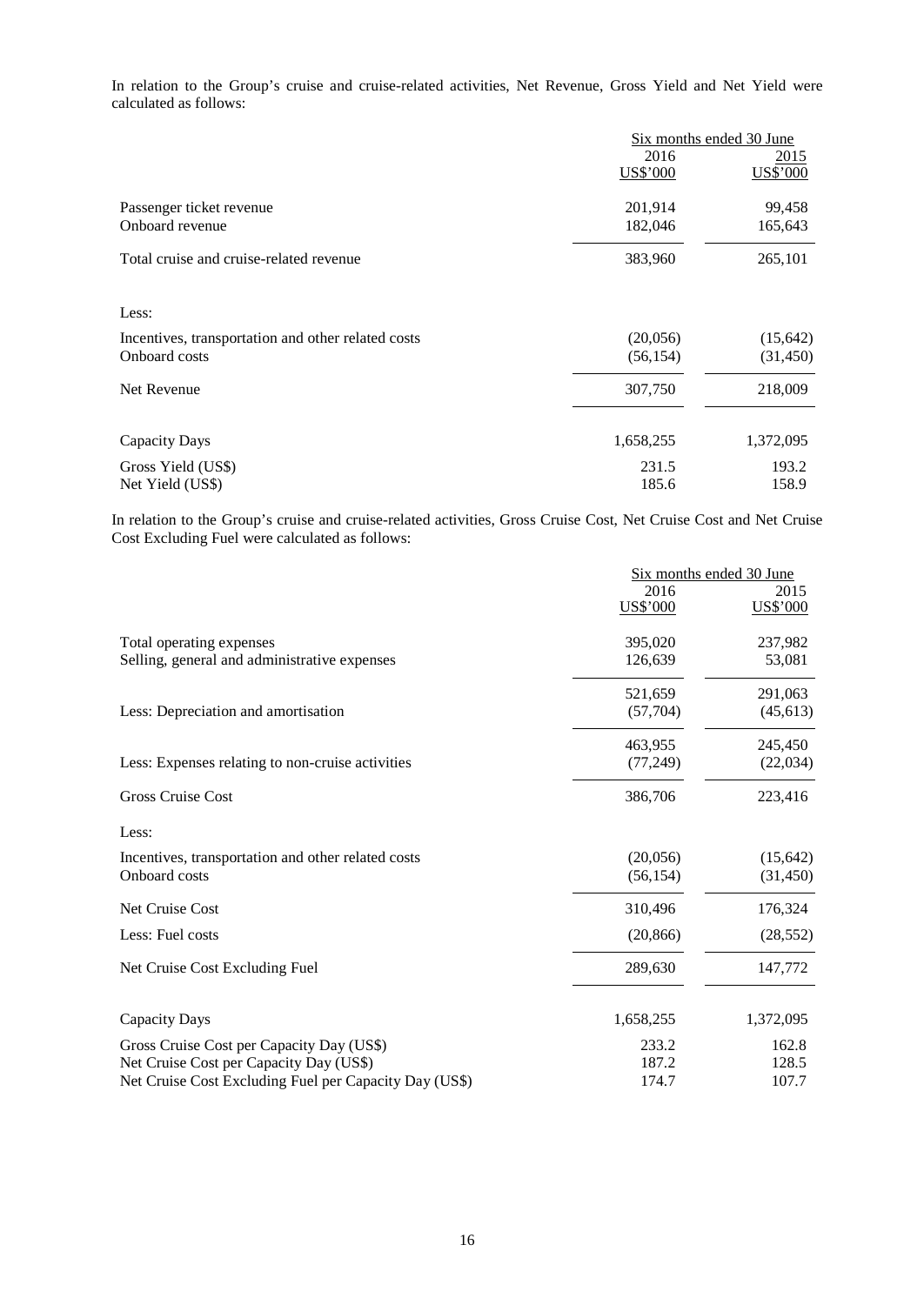#### **SIGNIFICANT SUBSEQUENT EVENT**

In July 2016, the Group entered into a new secured term loan and revolving credit facility in an aggregate amount of US\$500 million with a term of 72 months after the first utilisation of the facilities for refinancing a secured term loan and revolving credit facility in respect of six vessels of the Group and for general corporate purposes of the Group. As at the date of this announcement, US\$300 million has been utilised.

#### **PURCHASE, SALE OR REDEMPTION OF LISTED SECURITIES**

Neither the Company nor any of its subsidiaries has purchased, redeemed or sold any of the Company's listed securities during the six months ended 30 June 2016.

#### **CORPORATE GOVERNANCE**

In the opinion of the Directors, during the six months ended 30 June 2016, the Company has complied with the code provisions set out in the Corporate Governance Code as contained in Appendix 14 of the Listing Rules (the "Code Provisions"), save for certain deviations from the relevant Code Provisions A.2.1 and F.1.3 as listed below:

- (a) Code Provision A.2.1 states that the roles of Chairman and Chief Executive should be separate and should not be performed by the same individual.
- (b) Code Provision F.1.3 states that the Company Secretary should report to the Board Chairman and/or the Chief Executive.

Considered reasons for the aforesaid deviations as well as further information of the Company's corporate governance practices were set out in the Corporate Governance Report of the Company's annual report for the year ended 31 December 2015 issued in April 2016.

## **REVIEW BY AUDIT COMMITTEE**

This unaudited condensed consolidated interim financial information set out in this announcement has been reviewed by the Audit Committee established in compliance with Rule 3.21 of the Listing Rules and the relevant provisions of the Corporate Governance Code. The Audit Committee comprises the three Independent Nonexecutive Directors of the Company, namely Mr. Justin Tan Wah Joo, Mr. Alan Howard Smith and Mr. Lam Wai Hon, Ambrose.

#### **BOARD OF DIRECTORS**

As at the date of this announcement, the Board of Directors of the Company comprises two Executive Directors, namely Tan Sri Lim Kok Thay and Mr. Lim Keong Hui, and three Independent Non-executive Directors, namely Mr. Alan Howard Smith, Mr. Lam Wai Hon, Ambrose and Mr. Justin Tan Wah Joo.

On behalf of the Board

**TAN SRI LIM KOK THAY** *Chairman and Chief Executive Officer*

Hong Kong, 23 August 2016